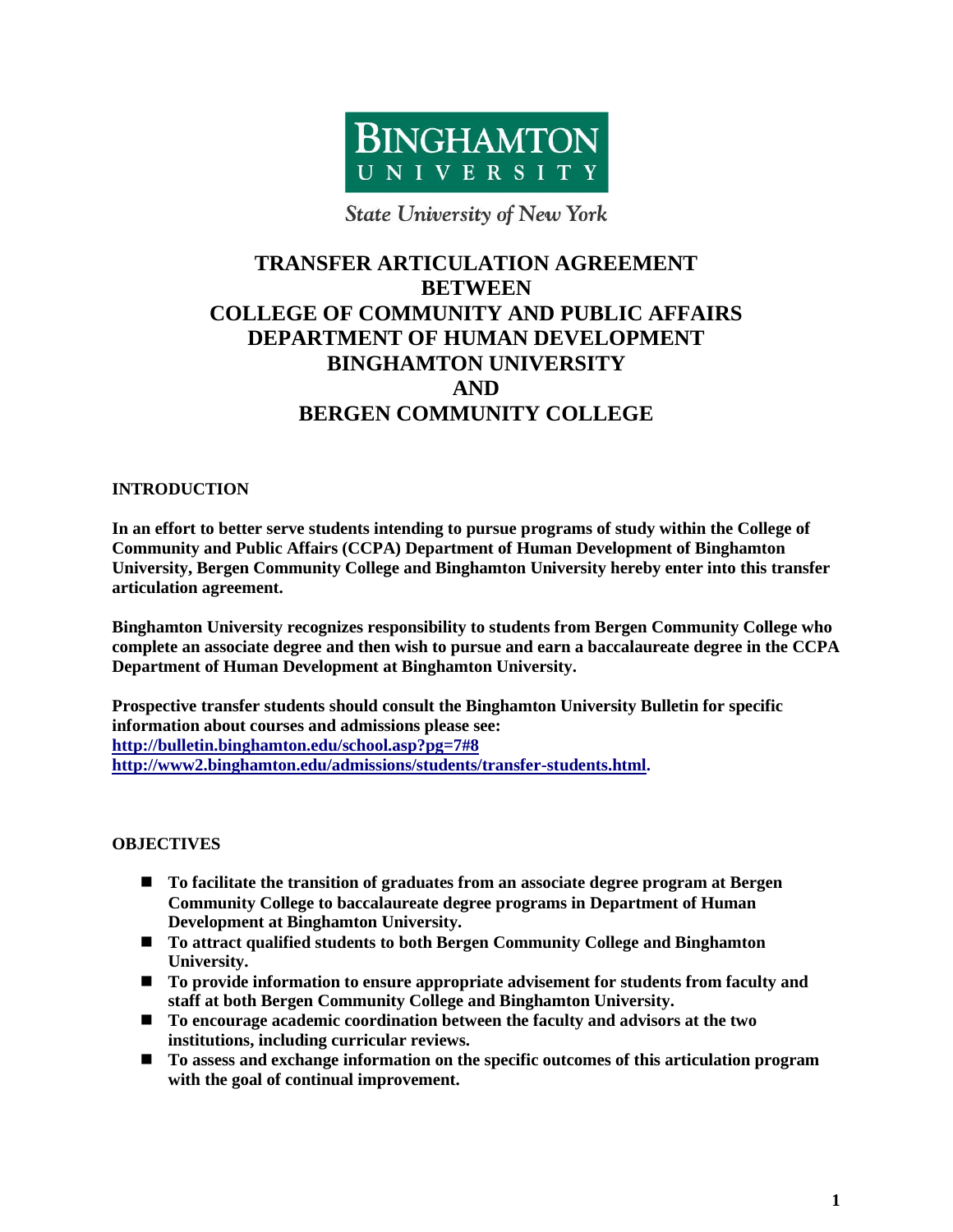### **TRANSFER ARTICULATION AGREEMENT BETWEEN COLLEGE OF COMMUNITY AND PUBLIC AFFAIRS DEPARTMENT OF HUMAN DEVELOPMENT BINGHAMTON UNIVERSITY AND BERGEN COMMUNITY COLLEGE**

**In January 2010 the Department of Human Development of Binghamton University and Bergen Community College agree to enter into an articulation agreement as described by articles one through fourteen of the attached document and the Transfer Information/Curriculum Planning Guide. This articulation agreement will remain in effect until it is recertified or until it is terminated.**

**\_\_\_\_\_\_\_\_\_\_\_\_\_\_\_\_\_\_\_\_\_\_\_\_\_\_\_\_\_\_\_\_ \_\_\_\_\_\_\_\_\_\_\_\_\_\_\_\_\_\_\_\_\_\_\_\_\_\_\_\_\_\_\_\_\_\_\_**

**\_\_\_\_\_\_\_\_\_\_\_\_\_\_\_\_\_\_\_\_\_\_\_\_\_\_\_\_\_\_\_\_ \_\_\_\_\_\_\_\_\_\_\_\_\_\_\_\_\_\_\_\_\_\_\_\_\_\_\_\_\_\_\_\_\_\_\_\_**

**\_\_\_\_\_\_\_\_\_\_\_\_\_\_\_\_\_\_\_\_\_\_\_\_\_\_\_\_\_\_\_\_\_ \_\_\_\_\_\_\_\_\_\_\_\_\_\_\_\_\_\_\_\_\_\_\_\_\_\_\_\_\_\_\_\_\_\_\_**

**The undersigned agree to all the stipulations outlined in the attached documents.**

**Dr. Lois B. DeFleur Dr. G. Jeremiah Ryan President President**

**Binghamton University <b>Bergen Community College** 

**Dr. Mary Ann Swain Dr. Gary Porter Provost and Vice President Academic Vice President Academic Vice President Binghamton University**

 **for Academic Affairs Bergen Community College**

**Dr.** Patricia Ingraham, Dean<br> **Dr.** Laura Ochoa, Chair **College of Community and Public Affairs Dept of Social Science Binghamton University Bergen Community College** 

**\_\_\_\_\_\_\_\_\_\_\_\_\_\_\_\_\_\_\_\_\_\_\_\_\_\_\_\_\_\_\_\_**

**Dr. Leo Wilton Chair, Department of Human Development Binghamton University**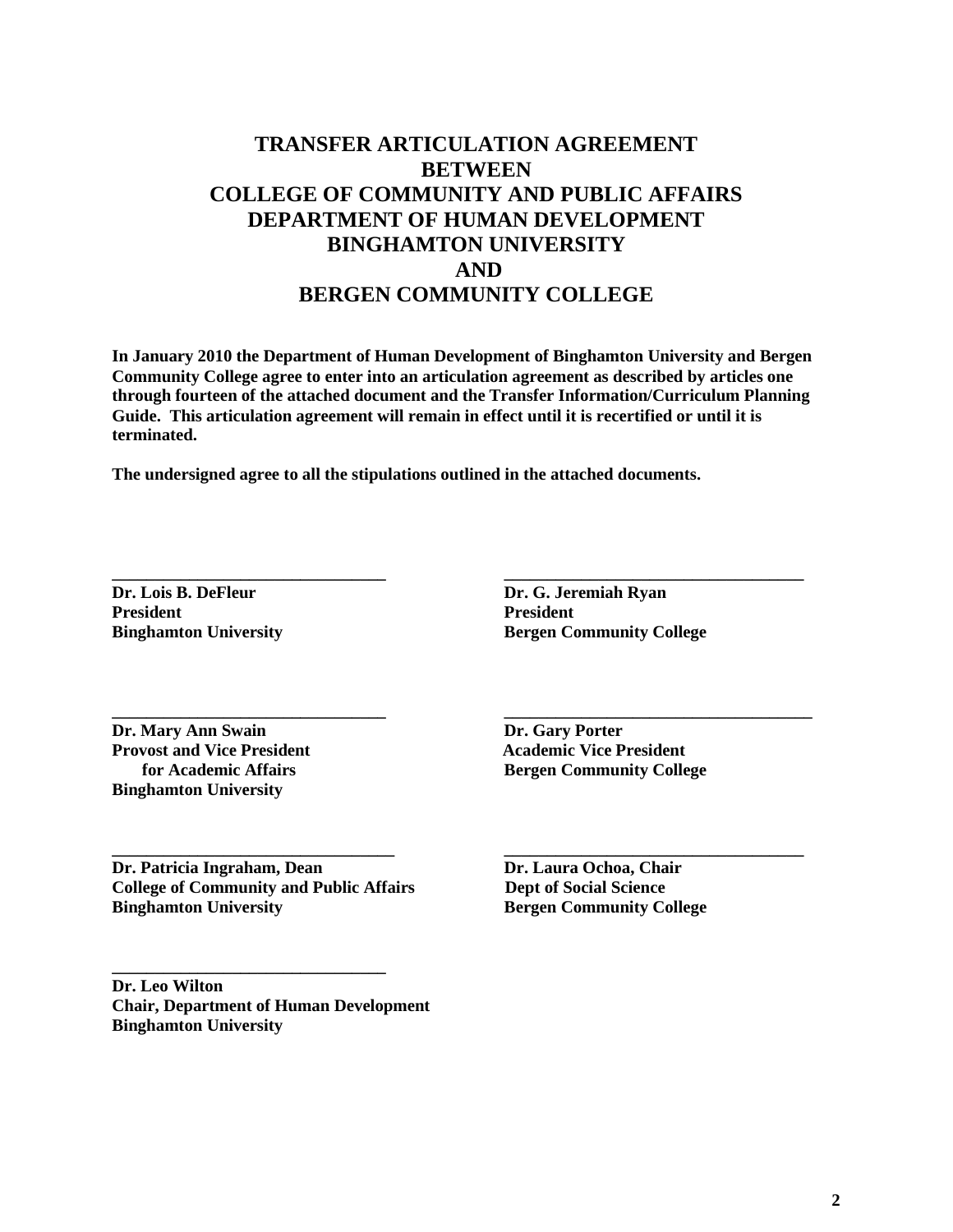### **ARTICLES OF ARTICULATION**

- **1. Under the provisions of this document, all Bergen Community College students who have graduated or who will graduate prior to enrollment at Binghamton with an Associate of Arts (AA) or an Associate of Science (AS) degree with a cumulative grade point average (GPA) of at least a 3.00 in courses toward that degree will be welcomed as matriculated students in the CCPA Department of Human Development, provided that:** 
	- **All relevant and regular transfer admissions criteria are met, including consideration of the qualifications of the pool of other applicants for the semester of admission.**
	- **Space is available in the entering class.**
	- **A completed application is received by March 15 for the fall admission and November 15 for spring admission.**
	- **The application fee will be waived for students who complete an AA or AS degree and ONLY for students who apply using the COMMON APPLICATION ON LINE. In order to waive the application fee, the student must check the On Line Fee Waiver Request box located in the signature box of the application. Please see <https://www.commonapp.org/CommonApp/default.aspx>**
- **2. Students wishing to take courses for credit and pursue a degree program in the CCPA Department of Human Development must first be admitted into the School and pay the enrollment deposit by the deadline before registering for courses. Application Forms and requirements for application and admission are available at <http://www2.binghamton.edu/admissions/students/transfer-students.html> , including additional requirements for International Applicants.**
- **3. The applicability of transfer credits toward major requirements is determined by the Department of Human Development Office of Academic Advising.**
- **4. Upon transferring into Binghamton University, qualified Bergen Community College graduates will be awarded up to a maximum of 80 credits as applicable to this specific program and/or institutional requirements at Binghamton University. Admitted transfer students will be granted junior standing upon approval of 57 or more total transferred credits.**
- **5. The Department of Human Development will grant full transfer credit for college courses in the liberal arts and sciences, provided that a grade of C-or better is earned. A maximum of 30 credits may be awarded for examination credit and non-collegiate or non-traditional educational experience, such as military or industrial coursework. Life experience, work or community service may also be reviewed for up to a maximum of 12 credits.**
- **6. Courses transferred will receive full credit as awarded by Bergen Community College even if the equivalent Binghamton University course award is a different number of credits, e.g., a three-credit course can fulfill a four-credit course requirement, even if only three credit-hours are transferred. Grades do not transfer, do not appear on the Binghamton transcript, and do not affect the Binghamton GPA.**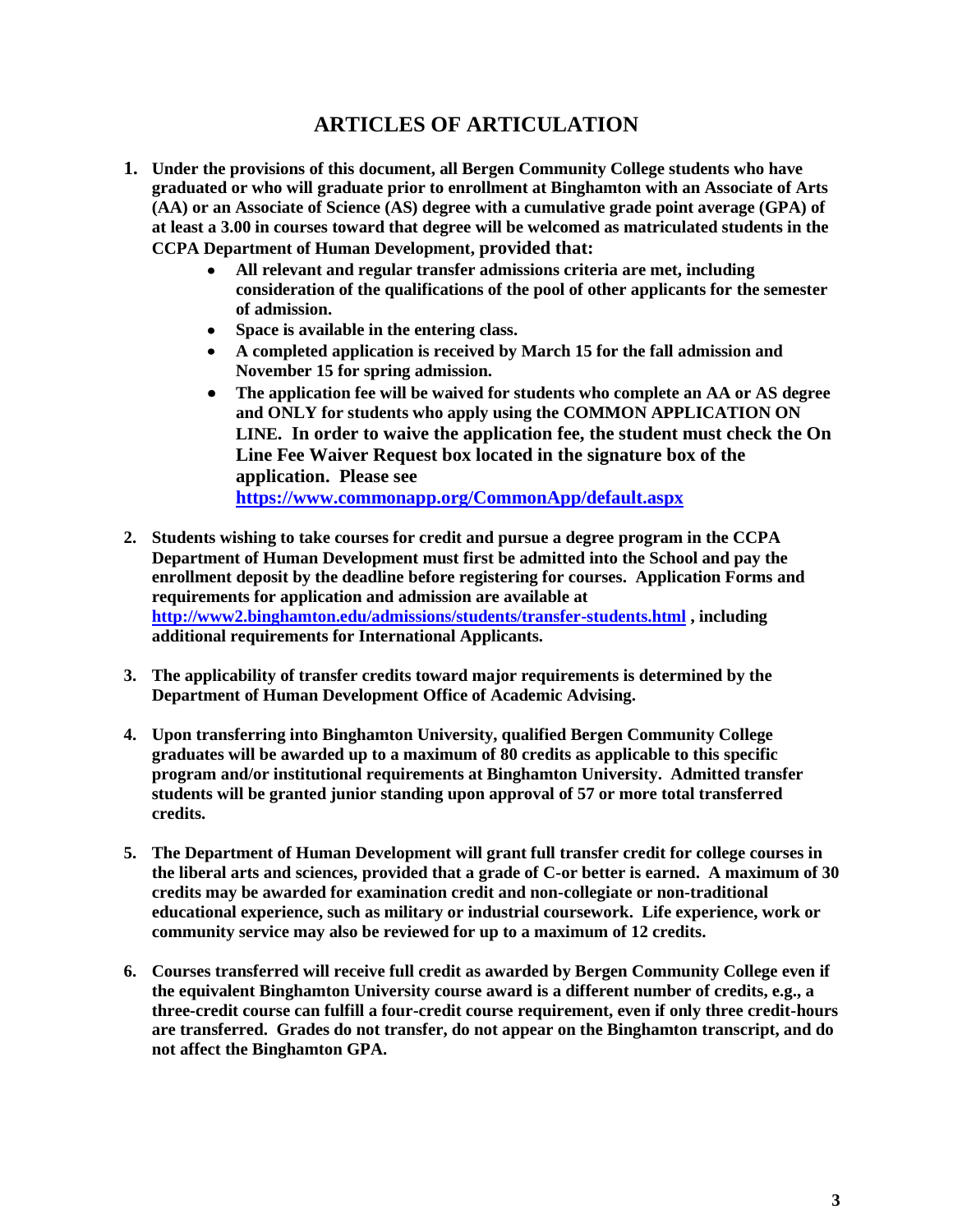- **7. Credits awarded through programs including Advance Placement (AP) and International Baccalaureate (IB) will also be considered for transfer.**
- **8. In order to graduate with a baccalaureate degree, students must meet the General Education (GenEd) requirements established by the State University of New York and those in effect at Binghamton University. We accept all GenEd credits already awarded at other SUNY colleges. We accept courses taken at Bergen Community College as equivalent to GenEd requirements as specified in the attached Transfer Information/Curriculum Planning Guide.**
- **9. The attached materials describe the approved Binghamton University course equivalencies that could be taken within the first two years of study at Bergen Community College that would fulfill GenEd and CCPA Department of Human Development requirements, or transfer as elective credits. For information about courses that remain for completion of the BA degree during the second two years at Binghamton, please see [http://bulletin.binghamton.edu/school.asp?pg=7#8.](http://bulletin.binghamton.edu/school.asp?pg=7#8)**
- **10. The CCPA Department of Human Development Office of Academic Advising will assist a student in charting a comprehensive academic plan allowing for graduation in the shortest time possible.**
- **11. The Binghamton University Bulletin and Student handbook specify all policies and procedures. All students who participate in this agreement and enroll at Binghamton University are expected to adhere to all general administrative and academic policies and procedures. CCPA Department of Human Development may have other, more detailed information specific to their area.**
- **12. Each institution hereby agrees to notify the other in the event of substantive changes in the courses, programs and policies at its institution that would have an impact on this agreement, including the courses and provisions herein. Bergen Community College shall notify the Chair of the Department of Human Development at Binghamton University any time that course syllabi and/or contents are significantly altered, or if new curses should be reviewed for equivalency. Substantive changes to the degree program at Binghamton University will be reflected in the University Bulletin and in the guide materials on the department's website, and due notification shall be made to Bergen Community College. All such notifications shall be made as early as reasonable.**
- **13. Evaluation and renegotiation of the agreement will occur every 5 five years. At the request of either party, a review of the contents and/or implementation of the agreement will be conducted by the two institutions.**
- **14. Binghamton University and/or Bergen Community College will give not less than one calendar year's written notice for a termination of the articulation agreement.**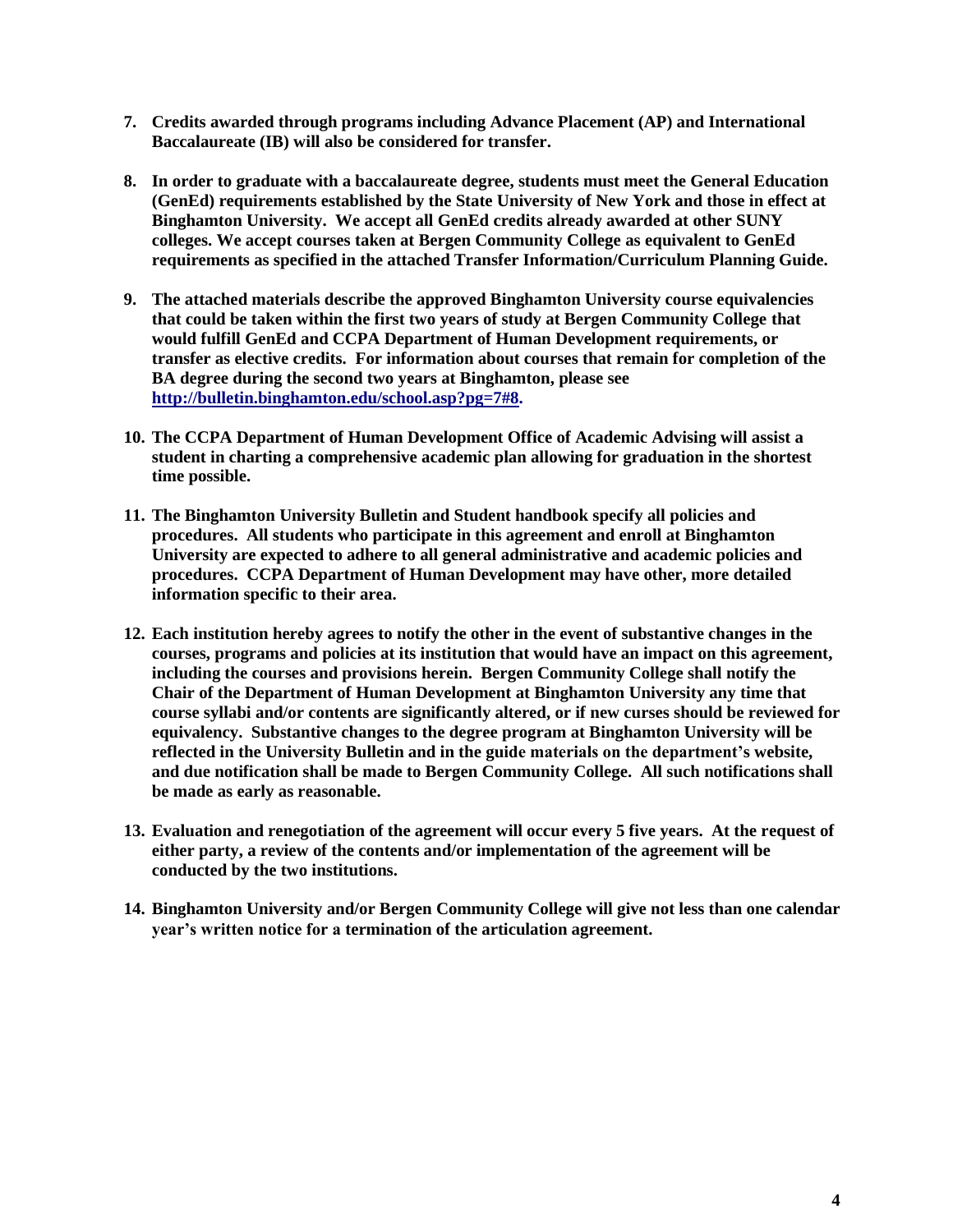### **Transfer Planning Guide attached as part of this agreeme**nt**.**

### **Human Development Program**

**The Department of Human Development program provides students with a sound liberal arts and science education while focusing on meeting the educational needs of people who are interested in working in human and social services, schools, child-care organizations, criminal justice, health-care agencies, mental health programs and community development organizations.**

**For the BS or the BA degree in Human Development, students must complete a major program of 52 credits. Of the 52 credits earned in Human Development (HDEV) courses, 40 must be completed through the Department of Human Development at Binghamton University. The BS degree requires a total of 124 credits with at least 60 credits of coursework in the liberal arts and sciences (including the 52 required for the major). The BA degree requires a total of 124 credits with minimum 90 credits in the liberal arts and sciences (including the 52 required for the major).**

**Because the Human Development major consists mostly of upper-level coursework, it is generally recommended that transfer students from two year colleges concentrate on fulfilling the State University of New York General Education requirements prior to enrolling at Binghamton (see below). These will usually count towards fulfilling the minimum requirements for liberal arts and sciences coursework.** 

Human Development Major Course Requirements and Bergen Course **Equivalencies Notes:** 

**Transfer courses fulfill only the first requirement (three lower-level social science courses).** 

- 1. **Three lower-level social sciences courses (numbered 100 or 200):**
	- **an introductory courses in psychology – take PSY 101 General Psychology**
	- **an introductory course in sociology – take SOC 101 Sociology**
	- **one other lower-level social science course outside psychology or sociology: take History (HIS), Anthropology (ANT), Economics (ECO), Geography (GEO), or Political Science (POL).**

Human Development Major Course to be Taken at Binghamton University **All HDEV courses are 4 credits**.

- 2. **HDEV 200. Introductions to Human Development**
- 3. **HDEV 300. Social Science Research Methods**
- 4. **HDEV 400. Social Justice**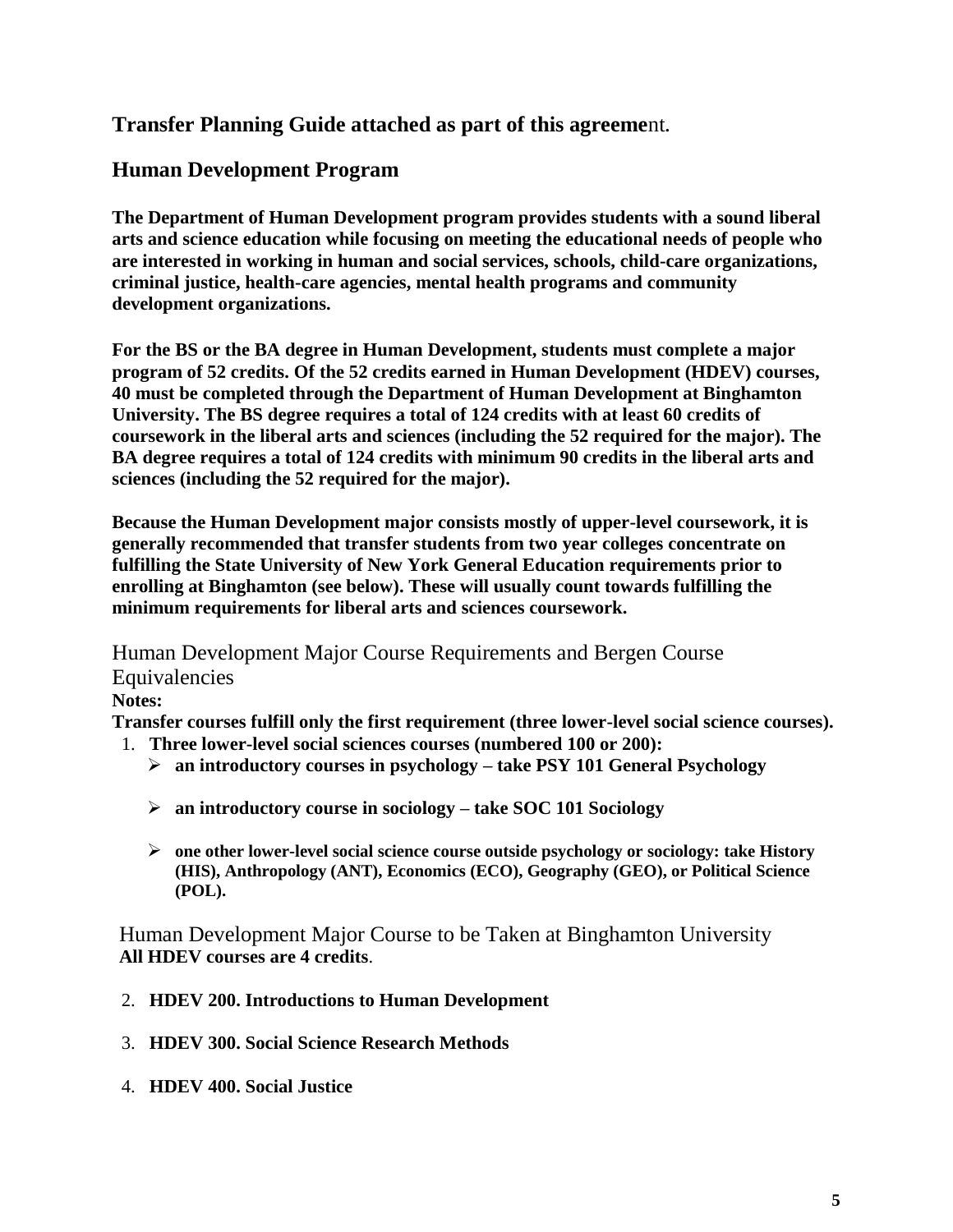#### 5. **Two upper-level courses in each of three curriculum areas:**

#### **Theories of Human Development:**

HDEV courses numbers 301-339

These courses are designed to provide students with knowledge of multidisciplinary theories of human development. Theories may reflect individual and social group processes of development, socio-historical constructions of development, and/or cultural distinctions in the concept of development.

#### **Social Action Policy:**

HDEV courses numbered 340-379

Courses in this area examine various social, political and economic frameworks within which individuals and social groups are situated. These may include particular institution or contexts, such as schools, neighborhood or the workplace, as well as communities of color and class.

#### **Working with Individuals and Groups:**

HDEV courses numbered 401-479, excluding 475. Courses explore program models and agencies that address human problems, barriers to service delivery and the outcomes of interventions. Other courses examine the development of social policy to address complex human problems. Courses are designed to prepare students to work effectively with people. They include program delivery models, counseling, group dynamic, organizational behavior, leadership and social change, and program evaluation.

#### **6. HDEV 475. Practicum in Human Development**

This is a 120 hour field experience with a weekly classroom component. Students will will work with the HDEV academic advisor to secure a field site that reflects their academic and career interests.

**For additional information please refer to the CCPA Human Development website at. [http://www2.binghamton.edu/ccpa/human-development/prospective-students/.](http://www2.binghamton.edu/ccpa/human-development/prospective-students/)**

### **General Education**

**In order to graduate, all students must meet the General Educations requirements set by the State University of New York (SUNY). While completing the Human Development major you will automatically fulfill the Social Science (N) requirement.**

**Following Appendix A or B on the attached pages will assist students in completing the SUNY General Education and lower level Department of Human Development requirements.** 

**For more information, please see: <http://gened.binghamton.edu/checklists/2009.pdf>**